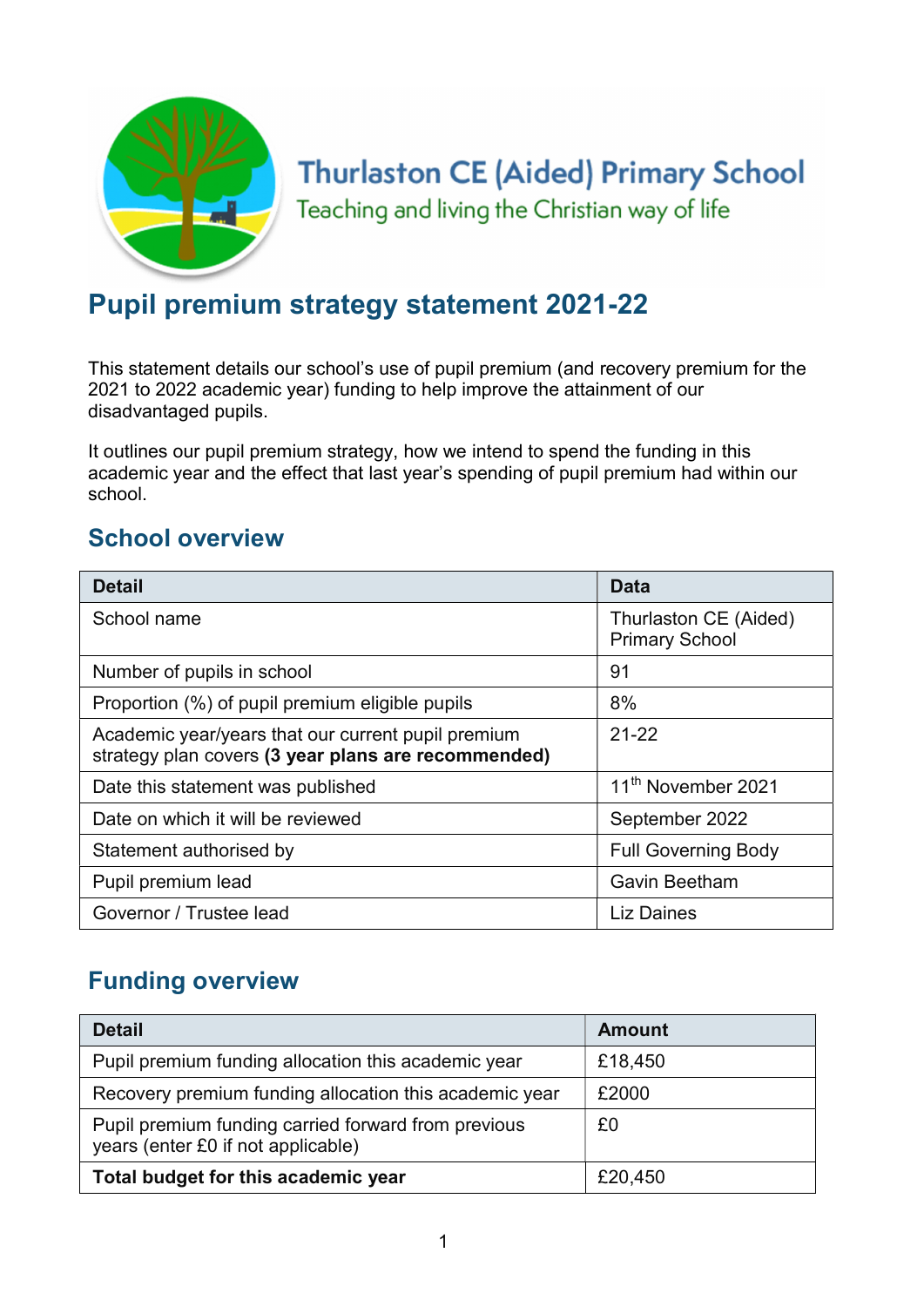# Part A: Pupil premium strategy plan

# Statement of intent

You may want to include information on:

- We want Pupil Premium and Pupil Premium Plus children to be happy in school and fulfil their potential.
- We want to narrow the attainment gap PP and PP+ children have.
- We want to increase these pupils life prospects.

We will achieve this through supporting their emotional well-being, addressing gaps in learning and ensuring swift diagnosis of difficulties and implementing appropriate interventions. Therefore we have structured a range of academic interventions and emotional support to enable this to happen

## **Challenges**

This details the key challenges to achievement that we have identified among our disadvantaged pupils.

| <b>Challenge</b><br>number | Detail of challenge                                                                                                        |
|----------------------------|----------------------------------------------------------------------------------------------------------------------------|
|                            | A larger than average proportion of our children are adopted and may<br>have attachment and associated issues.             |
| $\mathcal{P}$              | 57% of our PP+ and PP pupils are also on the SEND register (one with an<br>EHCP) which prevents sustained high achievement |
| 3                          | 14% of out PP/PP+ pupils have attended more than one school.                                                               |
| 4                          | Attendance rates for some (50%) of our PP children have improved but<br>they have a tendency to be late.                   |
| 5                          | PP unable to do their homework at home through either lack of facilities or<br>parental resources                          |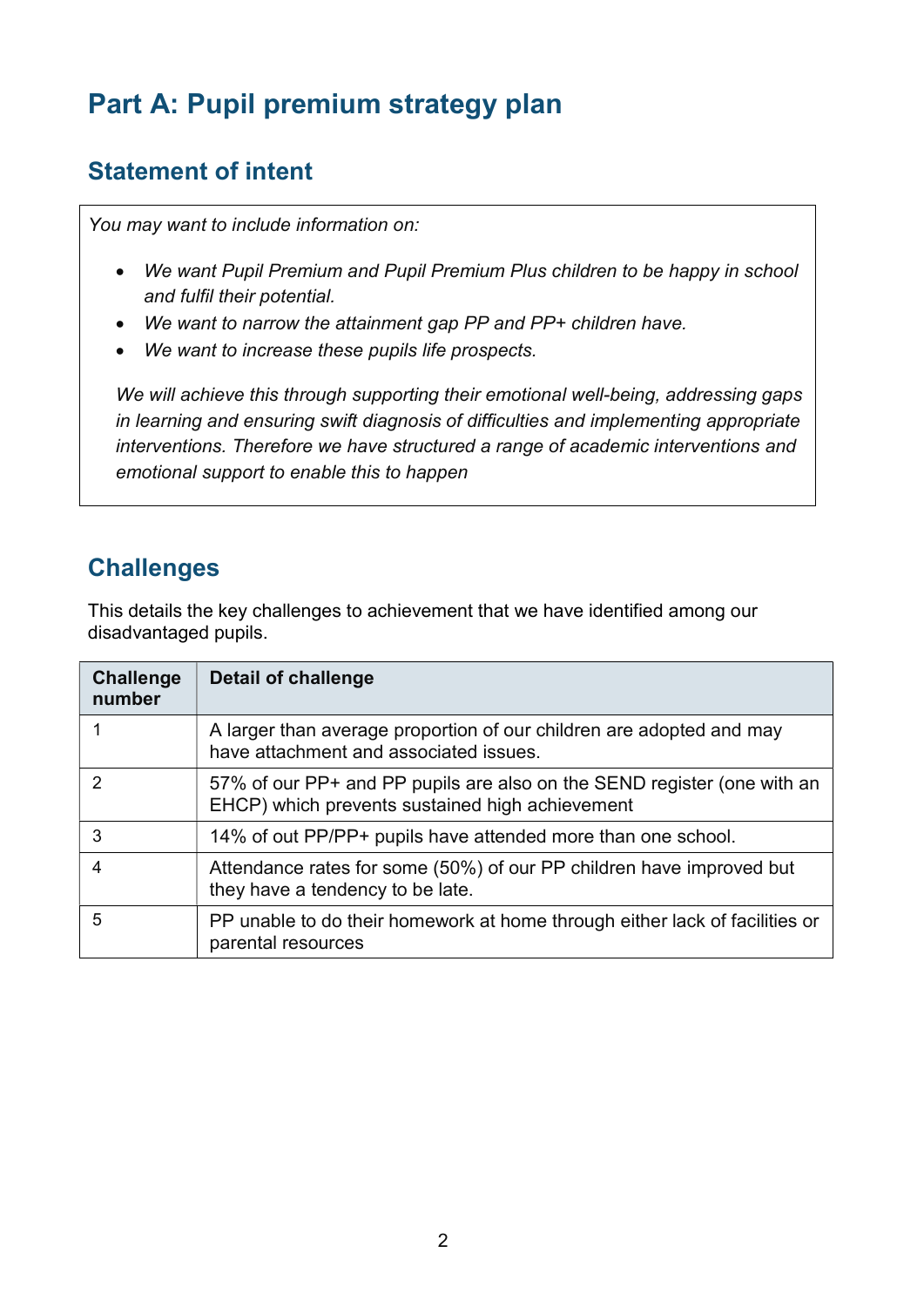# Intended outcomes

This explains the outcomes we are aiming for by the end of our current strategy plan, and how we will measure whether they have been achieved.

| <b>Intended outcome</b>                                                                                                                                                                              | <b>Success criteria</b>                                                                                                   |
|------------------------------------------------------------------------------------------------------------------------------------------------------------------------------------------------------|---------------------------------------------------------------------------------------------------------------------------|
| For children eligible for PP/PP+ to be<br>settled and secure in school. Those<br>children who require support will be offered<br>sessions of emotional coaching (ELSA).                              | They will have their emotional needs met<br>and be ready to engage and learn with<br>greater resilience and independence. |
| Children eligible for PP/PP+ with SEND to<br>make progress in reading, writing and<br>mathematics through quality first teaching<br>and closely monitored intervention groups.                       | These children will make expected<br>progress in reading, writing and<br>mathematics by the end of the year               |
| Ensure that PP/PP+ children are well<br>supported in Maths and have access to<br>timely interventions to ensure they keep<br>up.                                                                     | The children move on at the same pace<br>as the other children.                                                           |
| Increased attendance rates and improved<br>on-time attendance for PP children through<br>close monitoring and dialogue with<br>parents.                                                              | Attendance PP children is in line with<br>national.                                                                       |
| PP children completing homework to an<br>acceptable standard weekly and<br>consolidating their learning. Also<br>preventing them feeling different to their<br>peers by it being open to all pupils. | PP children complete their homework and<br>hand in on time.                                                               |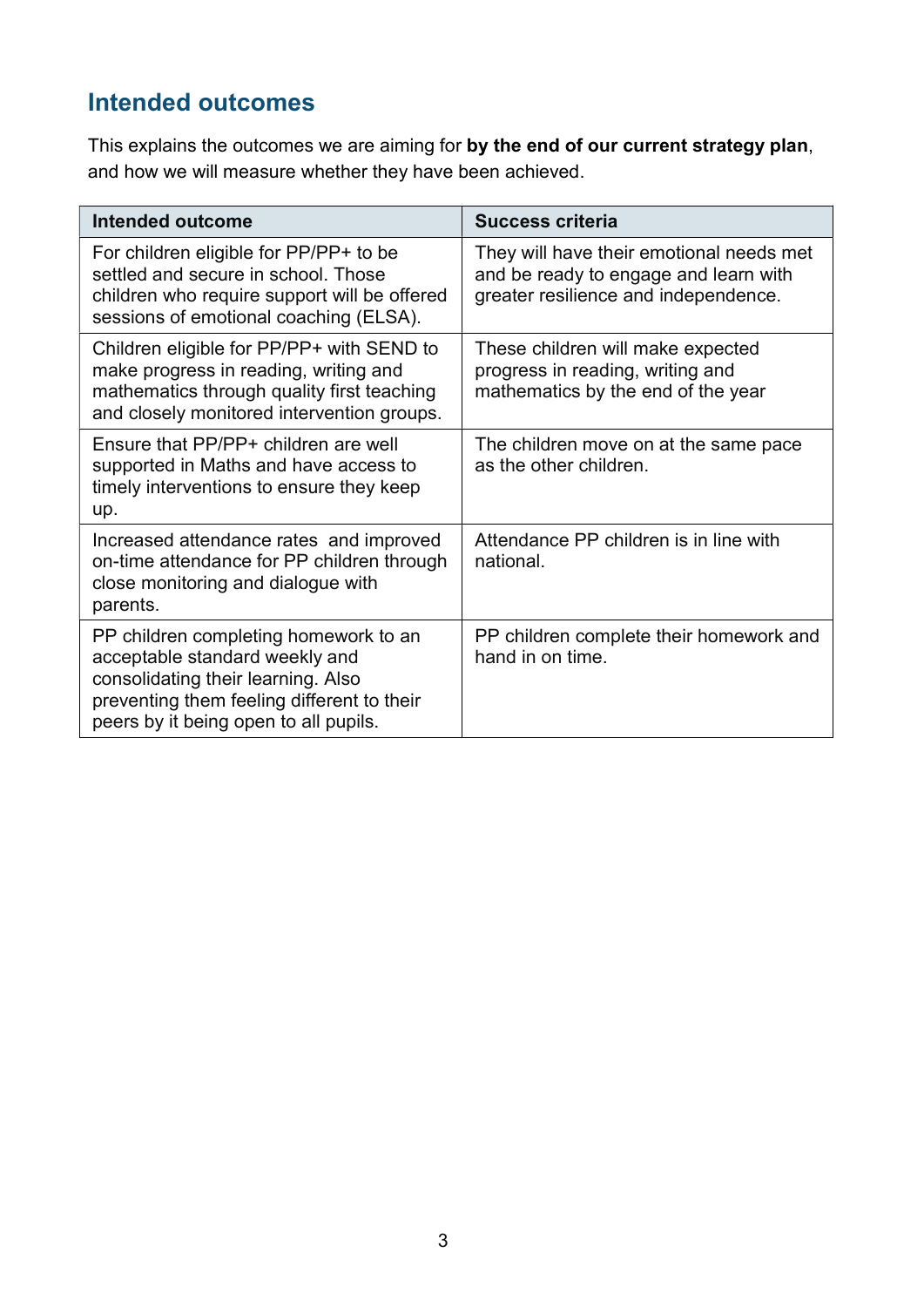# Activity in this academic year

This details how we intend to spend our pupil premium (and recovery premium funding) this academic year to address the challenges listed above.

#### Teaching (for example, CPD, recruitment and retention)

Budgeted cost: £ 4815

| <b>Activity</b>                                                                                                 | <b>Evidence that supports this</b><br>approach                                                      | <b>Challenge</b><br>number(s)<br>addressed |
|-----------------------------------------------------------------------------------------------------------------|-----------------------------------------------------------------------------------------------------|--------------------------------------------|
| Ensure sufficient staff<br>in each classroom for<br>maths lessons and for<br>follow up work in the<br>afternoon | Children's progress and attainment in<br>maths is improving. Works<br>particularly well in Class 2. | 2                                          |
| Provide a weekly<br>homework club with<br>suitable adult support<br>and resources.                              | This has assisted pupils in keeping<br>up to date with homework.                                    | 5                                          |

#### Targeted academic support (for example, tutoring, one-to-one support structured interventions)

Budgeted cost: £12,135

| <b>Activity</b>                                                                                                             | <b>Evidence that supports this</b><br>approach                                                                                                                                                                                                                 | <b>Challenge</b><br>number(s)<br>addressed |
|-----------------------------------------------------------------------------------------------------------------------------|----------------------------------------------------------------------------------------------------------------------------------------------------------------------------------------------------------------------------------------------------------------|--------------------------------------------|
| Staff Training on<br>Specific intervention<br>programmes such as<br>Precision teaching.                                     | The training has enabled staff to be<br>able to run the intervention<br>programmes needed.                                                                                                                                                                     |                                            |
| LSAs implementing a<br>wide range of<br>interventions as<br>directed by the<br><b>SENCO</b>                                 | A wide range of programmes will be<br>run. Write Away, Precision Teaching<br>and Moving Reading and Writing on<br>have a proven record in school of<br>helping children.                                                                                       |                                            |
| Support staff to<br>provide additional<br>support for PP and<br>PP+ children with<br>attachment and/or<br><b>SEMH</b> needs | Trained ELSA will implement the<br>strategy to groups and individuals<br>and enabled all children to be more<br>settled in school life and access the<br>curriculum with greater confidence.<br>The programmes run may be 6 week<br>programmes or longer ones. |                                            |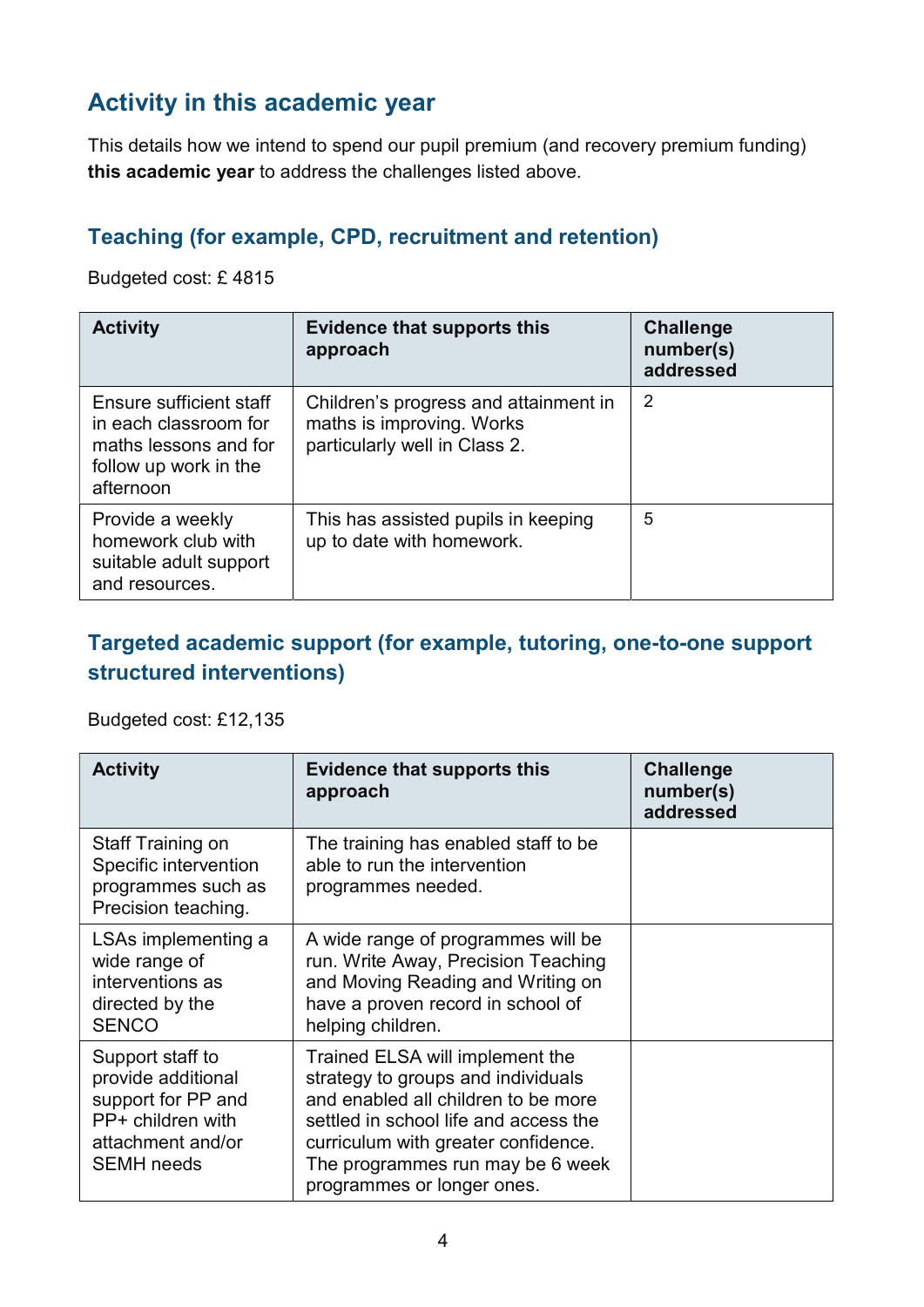| Ensure any<br>professional advice to<br>support children with<br>PP or PP+ is sought in<br>a timely manner.                                 | Early intervention is shown to have a<br>positive impact in making<br>improvements and maintaining<br>confidence                  |  |
|---------------------------------------------------------------------------------------------------------------------------------------------|-----------------------------------------------------------------------------------------------------------------------------------|--|
| 1:1 work with a teacher<br>on a programme to<br>address mis-learning<br>for the pupils who<br>though not behind are<br>not where they were. | 1:1 support to fill in gaps and push on<br>pupils is known to be effective hence<br>the government funding School Led<br>tutoring |  |
| (3 pupils)                                                                                                                                  |                                                                                                                                   |  |

## Wider strategies (for example, related to attendance, behaviour, wellbeing)

Budgeted cost: £3,500

| <b>Activity</b>                                                                          | <b>Evidence that supports this</b><br>approach                                                                                                           | <b>Challenge</b><br>number(s)<br>addressed |
|------------------------------------------------------------------------------------------|----------------------------------------------------------------------------------------------------------------------------------------------------------|--------------------------------------------|
| 100% Subsidised<br>educational visits and<br>residentials                                | To ensure that PP and PP+ children<br>get the same entitlement as other<br>pupils in the school; boosting self-<br>esteem, and enhancing their learning. |                                            |
| <b>Subsidised Music</b><br>Tuition                                                       | To help PP+ children develop<br>confidence and self esteem                                                                                               |                                            |
| Support to families of<br>children who are late<br>including Meet and<br>Greet if needed | Pupils who arrive on time and are<br>ready to learn will learn more<br>according to Maslow's Needs<br>Hierachy                                           |                                            |

Total budgeted cost: £20,450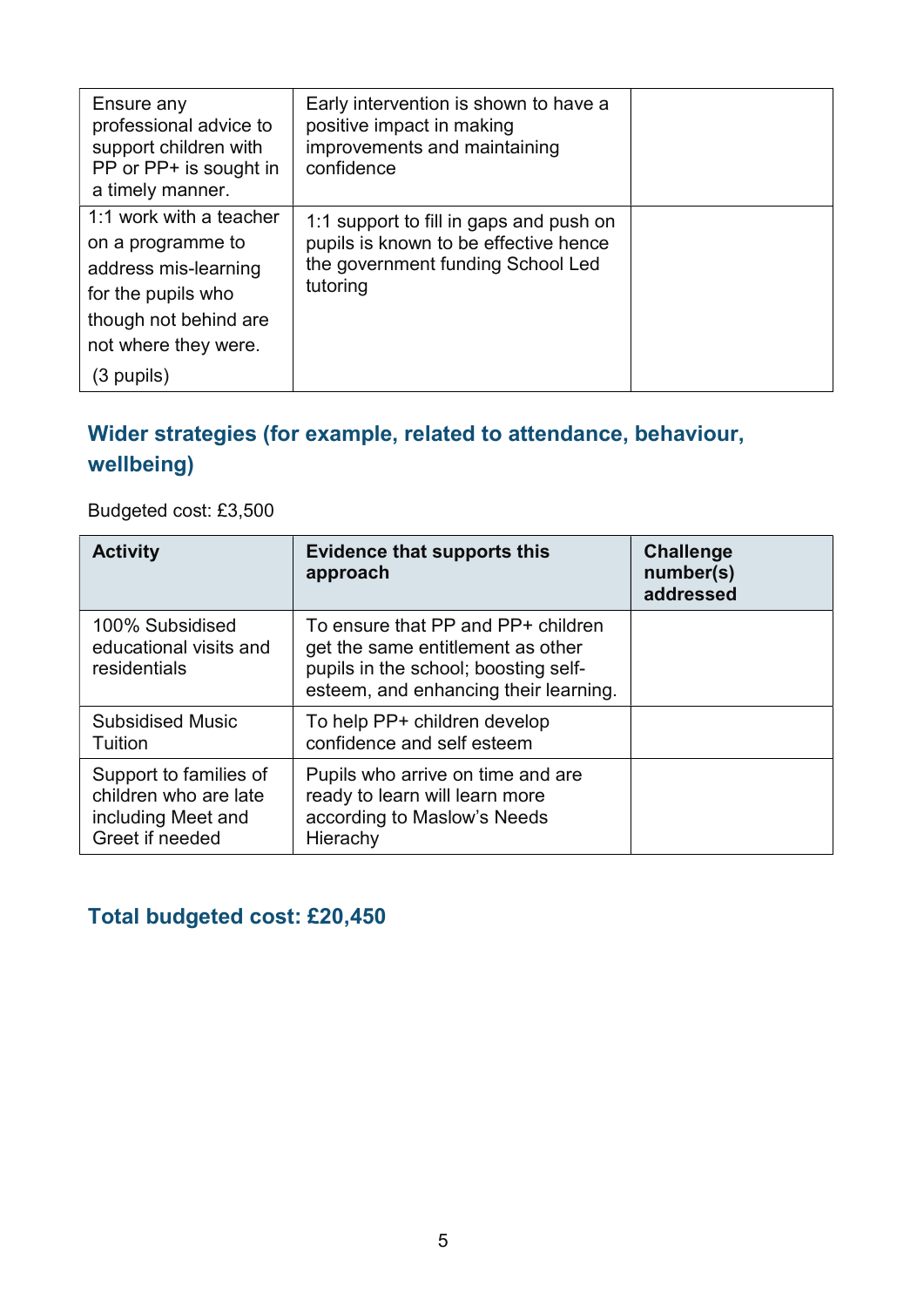# Part B: Review of outcomes in the previous academic year

# Pupil premium strategy outcomes

This details the impact that our pupil premium activity had on pupils in the 2020 to 2021 academic year.

Due to COVID-19, performance measures have not been published for 2020 to 2021, and 2020 to 2021 results will not be used to hold schools to account.

Teacher Assessment for end of KS2 (based on previous SATs papers) at the end of the year showed that

| Subject      | $EXP+$ | <b>GDS</b> |
|--------------|--------|------------|
| Reading      | 75%    | 50%        |
| Writing      | 75%    | 25%        |
| <b>Maths</b> | 50%    |            |

This group had 25% on the SEN register. This group was affected quite badly by lockdowns and individual isolation periods.

Other year groups end of year Teacher Assessments show progress has been impacted by the pandemic. Of this group 57% on are the SEN register of these 1 has an EHCP.

## Externally provided programmes

Please include the names of any non-DfE programmes that you purchased in the previous academic year. This will help the Department for Education identify which ones are popular in England

| <b>Programme</b> | <b>Provider</b> |
|------------------|-----------------|
| None             |                 |
|                  |                 |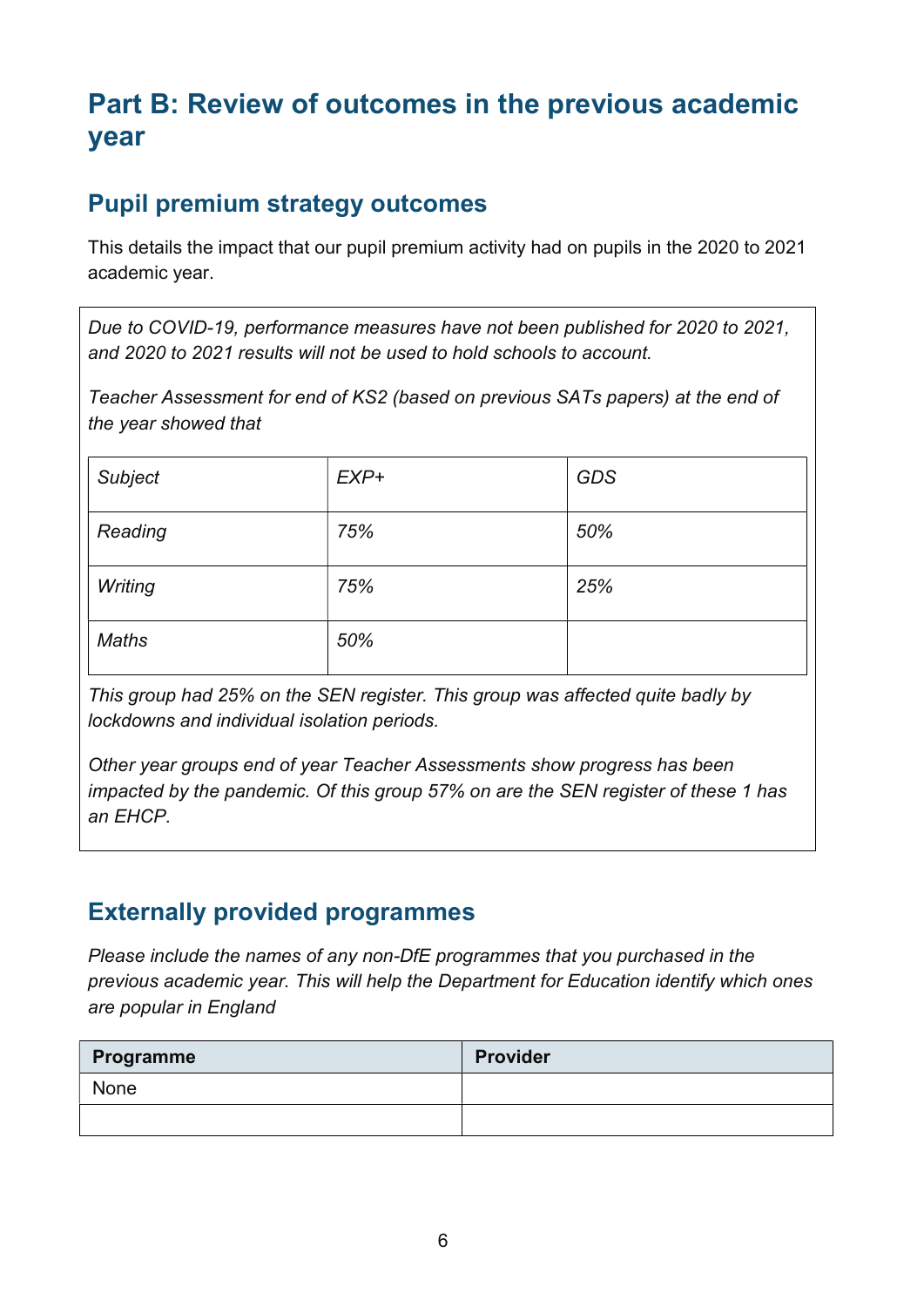# Service pupil premium funding (optional)

For schools that receive this funding, you may wish to provide the following information:

| <b>Measure</b>                                                                    | <b>Details</b> |
|-----------------------------------------------------------------------------------|----------------|
| How did you spend your service pupil premium<br>allocation last academic year?    | N/A            |
| What was the impact of that spending on<br>service pupil premium eligible pupils? | N/A            |